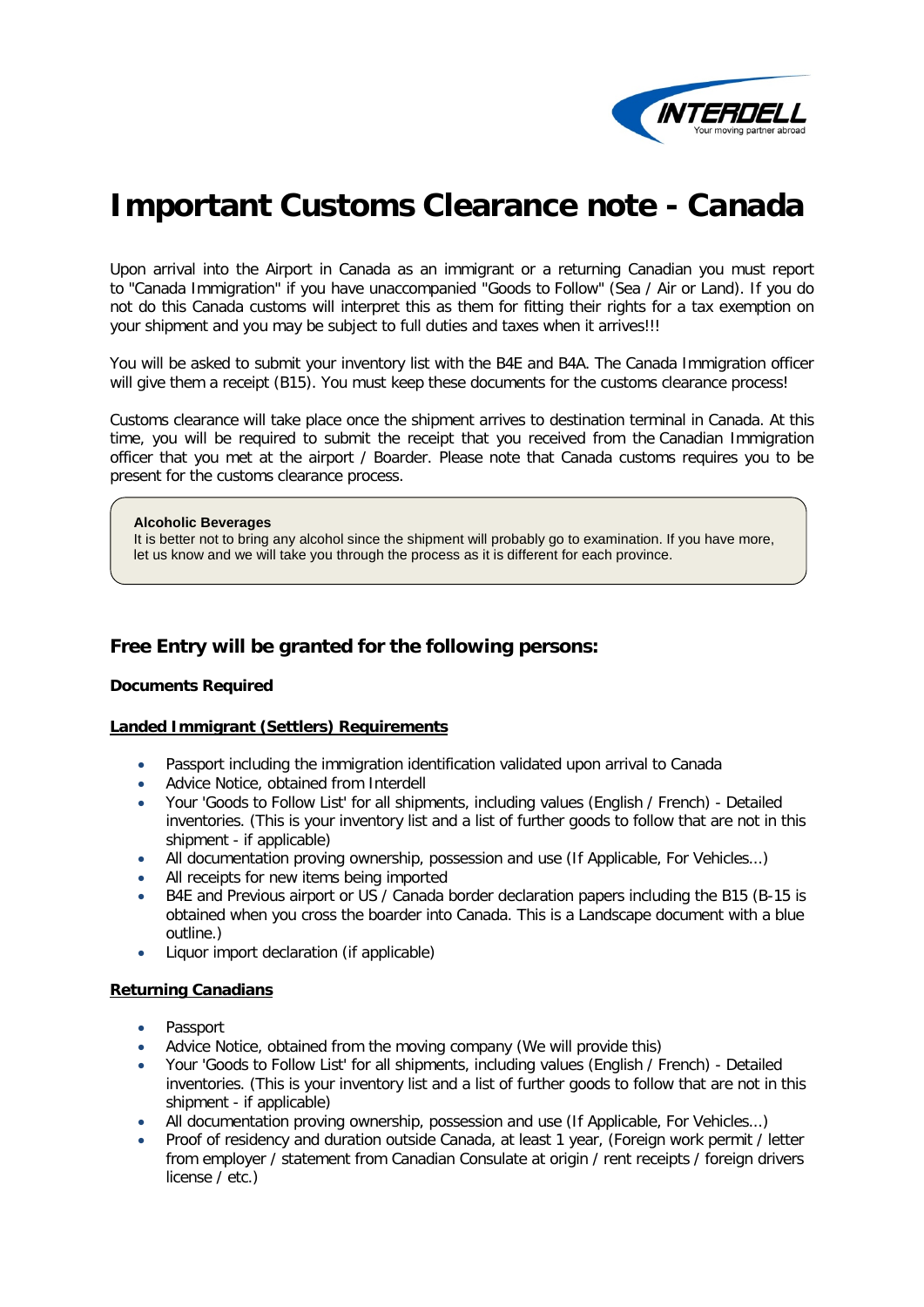- Receipts of items purchased outside Canada (proof or ownership of minimum 6 months is required). Any one individual item with a value of less than \$10,000 Cdn is entitled to be imported duty free.
- Liquor import declaration (if applicable)
- List of items with a value over \$10,000 Cdn (including vehicles)
- B4E and Previous airport or US / Canada border declaration papers including the B15 (B-15 is obtained when you cross the boarder into Canada. This is a Landscape document with a blue outline.)

# **Work Visa / Student Visa / Visitor Visa Requirements**

- Passport including a valid Visa issued by Canada Employment & Immigration
- Advice Notice, obtained from the moving company
- A complete list of all items being imported for your personal use while you remain in Canada (English / French) – detailed inventories
- All documentation roving ownership, possession and use
- All receipts for new items being imported
- Previous airport or US / Canada border declaration papers (see note below)

Liquor import declaration (if applicable)

# **Note**

1) All items imported must be for your personal use during your stay

2) All goods must be exported when you leave Canada

# **Diplomats**

- Diplomatic Passport
- Inventory list
- Work permit with letter from local Embassy / Consulate.

# **Seasonal Resident in Canada**

Any person who is not a resident of Canada but owns a residential property or has leased a residence for at least 3 years for his / her personal use. Proof of purchase / copy of lease agreement is required.

- Passport
- Proof of ownership of a property in Canada.
- A detailed list of all items being imported in English. Import of used household & personal effects is duty free on a ONE time entry basis only and the goods cannot be sold for at least 1 year.

# **Inheritance or Gifts in Anticipation of Death Requirements**

- Personal identification
- A detailed list of all items (English / French)
- Advice Notice, obtained from the moving company
- A copy of the Death Certificate, a copy of the will or a letter from the Executor of the Estate stating you are a beneficiary
- A signed statement from the donor giving reason for the gift or a statement from the Executor of the Estate. (Gifts could be subject to import duties and taxes)
- fit any of the descriptions above may be subject to taxes and duties.